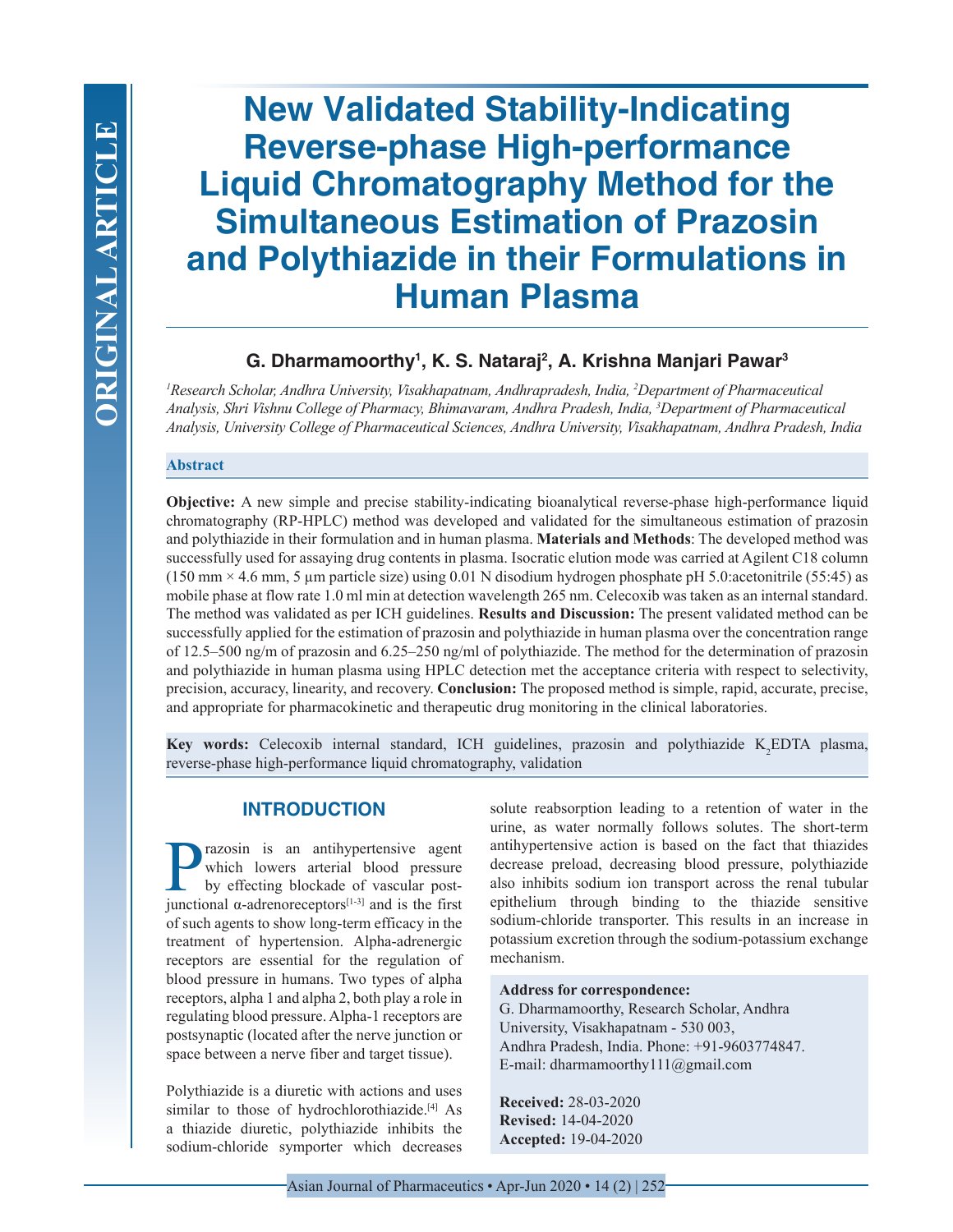#### Dharmamoorthy, *et al*.: RP-HPLC method for the estimation of prazosin and polythiazide

| <b>Table 1:</b> List of chemicals and solvents |                       |                                                                  |  |  |  |
|------------------------------------------------|-----------------------|------------------------------------------------------------------|--|--|--|
| <b>Chemical name</b>                           | Grade                 | <b>Manufacturing company</b>                                     |  |  |  |
| Distilled water<br><b>HPLC</b> water           | <b>HPLC</b>           | Rankem, Avantor<br>Performance Materials<br>India Limited        |  |  |  |
| <b>HPLC</b> water                              | Analytical<br>reagent | Rankem, Avantor<br>Performance Materials<br>India Limited        |  |  |  |
| Acetonitrile                                   | Analytical<br>reagent | Rankem, Avantor<br>Performance Materials<br>India Limited        |  |  |  |
| Phosphate<br>buffer                            | Analytical<br>reagent | Rankem, Avantor<br>Performance Materials<br>India Limited        |  |  |  |
| Methanol                                       | Analytical<br>reagent | Rankem, Avantor<br>Performance Materials<br>India Limited        |  |  |  |
| Sodium<br>dihydrogen<br>phosphate              | Analytical<br>reagent | Rankem, Avantor<br><b>Performance Materials</b><br>India Limited |  |  |  |
| Orthophosphoric<br>acid                        | Analytical<br>reagent | Rankem, Avantor<br><b>Performance Materials</b><br>India Limited |  |  |  |

HPLC: High-performance liquid chromatography

| <b>Table 2: List of instruments</b> |               |                                  |  |  |  |
|-------------------------------------|---------------|----------------------------------|--|--|--|
| <b>Instrument</b>                   | Company name  | <b>Brand name</b>                |  |  |  |
| Electronic balance                  | Sartorius     | Denver                           |  |  |  |
| pH meter                            | Metsar        | <b>BVK</b> enterprises           |  |  |  |
| Sonicator                           | Lab man       | <b>BVK</b> enterprises           |  |  |  |
| Centrifuge                          | Thermo fisher |                                  |  |  |  |
| Vertex                              | Remi CM101    |                                  |  |  |  |
| <b>HPLC</b> water                   | Alliance      | <b>Water HPLC</b><br>2695 SYSTEM |  |  |  |

HPLC: High-performance liquid chromatography

Extensive survey of literature few methods has been reported for the simultaneous estimation of prazosin and polythiazide using spectroscopic and chromatographic methods.<sup>[5-8]</sup> However, there is no reported for the bioanalytical methods. The main aim of the present study is to develop a precise, sensitive, accurate, selective, reproducible, and rapid bioanalytical technique for the estimation of prazosin and polythiazide in human plasma<sup>[9-13]</sup> and validated as per ICH guidelines.[14,15]

## **MATERIALS AND METHODS**

## **Materials**

List of chemicals and solvents [Table 1] and solvents [Table 2] given below.

#### *API*

Prazosin and polythiazide, API, were gifted by BMR Chemicals, Hyderabad.

#### *Human plasma*

K<sub>2</sub> EDTA control plasma procured by Deccan Pathological Labs, Hyderabad.

#### **Method development**

#### *Diluent*

Based on the solubility of the drugs, diluent was selected, 0.01 N disodium hydrogen orthophosphate and acetonitrile taken in the ratio of 50:50.

#### *Preparation of prazosin stock solution (25 µg/ml)*

Take 2.5 mg of prazosin in 100 ml volumetric flask and make the volume with diluent to produce  $25 \mu g/ml$ .

| Table 3: System suitability of prazosin |          |                     |                     |                  |                      |                      |
|-----------------------------------------|----------|---------------------|---------------------|------------------|----------------------|----------------------|
| Analyte                                 | Prazosin | <b>ISTD</b>         |                     |                  | Celecoxib            |                      |
| Sample name                             |          | <b>Analyte area</b> | Analyte<br>RT (min) | <b>ISTD Area</b> | <b>ISTD RT (min)</b> | Area ratio           |
| AO MOC                                  |          | 29,558              | 3.98                | 69.634           | 2.683                | 0.4245               |
| AQ MQC                                  |          | 29,056              | 4.01                | 69.452           | 2.684                | 0.4184               |
| AQ MQC                                  |          | 29.993              | 4.02                | 69.667           | 2.688                | 0.4305               |
| AO MOC                                  |          | 29,390              | 4.02                | 69.151           | 2.697                | 0.4250               |
| AQ MQC                                  |          | 29,884              | 4.06                | 69,724           | 2.723                | 0.4286               |
| AQ MQC                                  |          | 29,717              | 4.08                | 69.956           | 2.724                | 0.4248               |
| $Mean \pm SD$                           |          |                     | $4.029 \pm 0.0357$  |                  | $2.700+0.0190$       | $0.42529 + 0.004179$ |
| %CV                                     |          |                     | 0.89                |                  | 0.70                 | 0.98                 |

RT: Retention time, MQC: Middle quality control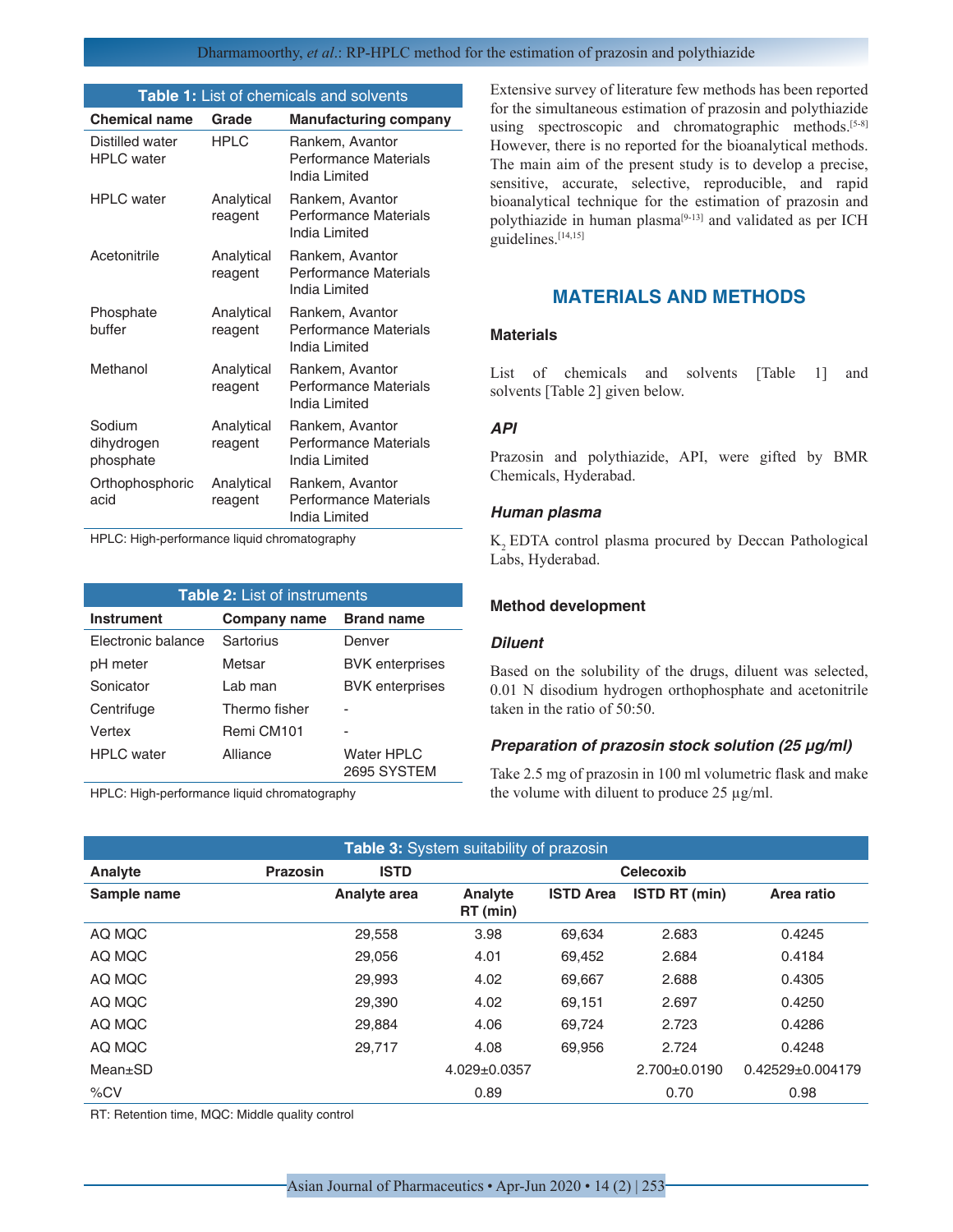#### **Table 4:** System suitability of polythiazide

| <b>System suitability</b>   |              |              |                     |                  |                      |                    |
|-----------------------------|--------------|--------------|---------------------|------------------|----------------------|--------------------|
| <b>Validation No.</b>       |              | SOP No.      |                     |                  |                      | Column ID.         |
| Analyte                     | Polythiazide | <b>ISTD</b>  |                     |                  | <b>Celecoxib</b>     |                    |
| <b>Acquisition batch ID</b> |              |              |                     |                  | Date                 |                    |
| Sample name                 |              | Analyte area | Analyte<br>RT (min) | <b>ISTD</b> area | <b>ISTD RT (min)</b> | Area ratio         |
| AQ MQC                      |              | 16,193       | 4.89                | 69,634           | 2.683                | 0.2325             |
| AQ MQC                      |              | 16,231       | 4.93                | 69,452           | 2.684                | 0.2337             |
| AQ MQC                      |              | 16,028       | 4.95                | 69.667           | 2.688                | 0.2301             |
| AQ MQC                      |              | 16,141       | 4.96                | 69,151           | 2.697                | 0.2334             |
| AQ MQC                      |              | 16,041       | 5.01                | 69,724           | 2.723                | 0.2301             |
| AQ MQC                      |              | 16,118       | 5.05                | 69,956           | 2.724                | 0.2304             |
| $Mean \pm SD$               |              |              | $4.966 \pm 0.0570$  |                  | $2.700+0.0190$       | $0.23170+0.001714$ |
| %CV                         |              |              | 1.15                |                  | 0.70                 | 0.74               |

RT: Retention time, MQC: Middle quality control

| Table 5: Auto-sampler carryover of prazosin |             |             |             |             |  |  |
|---------------------------------------------|-------------|-------------|-------------|-------------|--|--|
| <b>Acquisition batch</b><br>ID              |             |             | Date        |             |  |  |
| Sample ID                                   |             | Peak area   | % carryover |             |  |  |
|                                             | <b>Drug</b> | <b>ISTD</b> | <b>Drug</b> | <b>ISTD</b> |  |  |
| Unextracted samples                         |             |             |             |             |  |  |
| RS                                          | 0           | U           | N/A         | N/A         |  |  |
| AQ ULOQ                                     | 61,732      | 70,558      | 0.00        | 0.00        |  |  |
| RS                                          | 0           | O           |             |             |  |  |
| AO LLOO                                     | 1515        | 71,349      | N/A         | N/A         |  |  |
| <b>Extracted samples</b>                    |             |             |             |             |  |  |
| <b>STD Blk</b>                              | O           | U           | N/A         | N/A         |  |  |
| ULOQ                                        | 59,694      | 69,246      | 0.00        | 0.00        |  |  |
| <b>STD Blk</b>                              | 0           | U           |             |             |  |  |
| LLOQ                                        | 1489        | 69,231      | N/A         | N/A         |  |  |

LLOQ: Lower limit of quantitation

#### *Preparation of prazosin spiking solutions*

From the above prazosin stock solution, 0.05 ml, 0.1 ml, 0.15 ml, 0.6 ml, 1.0 ml, 1.2 ml, 1.6 ml, and 2.0 ml were pipette and transferred to eight individual 10 ml volumetric flask and make up the volume up to the mark with diluent to produce 0.125 µg/ml, 0.25 µg/ml, 0.375 µg/ml, 1.0 µg/ml, 2.5 µg/ml, 3.0 µg/ml, 4.0 µg/ml, and 5.0 µg/ml. Calibration standards and quality control (QC) samples were prepared by spiking blank plasma with working stock dilutions of analytes to produce 0.0125 µg/ml, 0.025 µg/ml, 0.0375 µg/ml, 0.10 µg/ml, 0.25 µg/ml, 0.3 µg/ml, 0.4 µg/ml, and 0.5 µg/ml.

## *Preparation of polythiazide stock solution (12.5 µg/ml)*

Take 1.25 mg of polythiazide in 100 ml volumetric flask and make the volume with diluent to produce 12.5  $\mu$ g/ml.

| Table 6: Auto-sampler carryover of polythiazide |        |             |        |             |      |  |
|-------------------------------------------------|--------|-------------|--------|-------------|------|--|
| <b>Acquisition batch</b><br>Date<br>ID          |        |             |        |             |      |  |
| Sample ID                                       |        | Peak area   |        | % carryover |      |  |
| Drug                                            |        | <b>ISTD</b> | Drug   | ISTD        |      |  |
| Unextracted samples                             |        |             |        |             |      |  |
| <b>RS</b>                                       | O      |             | O      | N/A         | N/A  |  |
| AQ ULOQ                                         | 33,275 |             | 70,558 | 0.00        | 0.00 |  |
| <b>RS</b>                                       | 0      |             | Ω      |             |      |  |
| AQ LLOQ                                         | 844    |             | 71,349 | N/A         | N/A  |  |
| <b>Extracted samples</b>                        |        |             |        |             |      |  |
| <b>STD Blk</b>                                  | O      |             | O      | N/A         | N/A  |  |
| <b>ULOQ</b>                                     | 32,502 |             | 69,246 | 0.00        | 0.00 |  |
| <b>STD Blk</b>                                  | 0      |             | O      |             |      |  |
| LLOQ                                            | 818    |             | 69.231 | N/A         | N/A  |  |

LLOQ: Lower limit of quantitation

## *Preparation of polythiazide spiking solutions*

From the above polythiazide stock solution, 0.05 ml, 0.1 ml, 0.15 ml, 0.6 ml, 1.0 ml, 1.2 ml, 1.6 ml, and 2.0 ml were pipette and transferred to eight individual 10 ml volumetric flask and make up the volume up to the mark with diluent to produce 0.0625 µg/ml, 0.125 µg/ml, 0.1875 µg/ml, 0.5 µg/ml, 1.25 µg/ml, 1.5 µg/ml, 2.0 µg/ml, and 2.5 µg/ml. Calibration standards and QC samples were prepared by spiking blank plasma with working stock dilutions of analytes to produce 0.00625 µg/ml, 0.0125 µg/ml, 0.01875 µg/ml, 0.05 µg/ml, 0.125 µg/ml, 0.15 µg/ml, 0.20 µg/ml, and 0.25 µg/ml.

## *Preparation of internal standard solution (celecoxib)*

• Stock-1: Take 5 mg of celecoxib in 100 ml volumetric flask and make up the volume with diluent to produce 50 µg/ml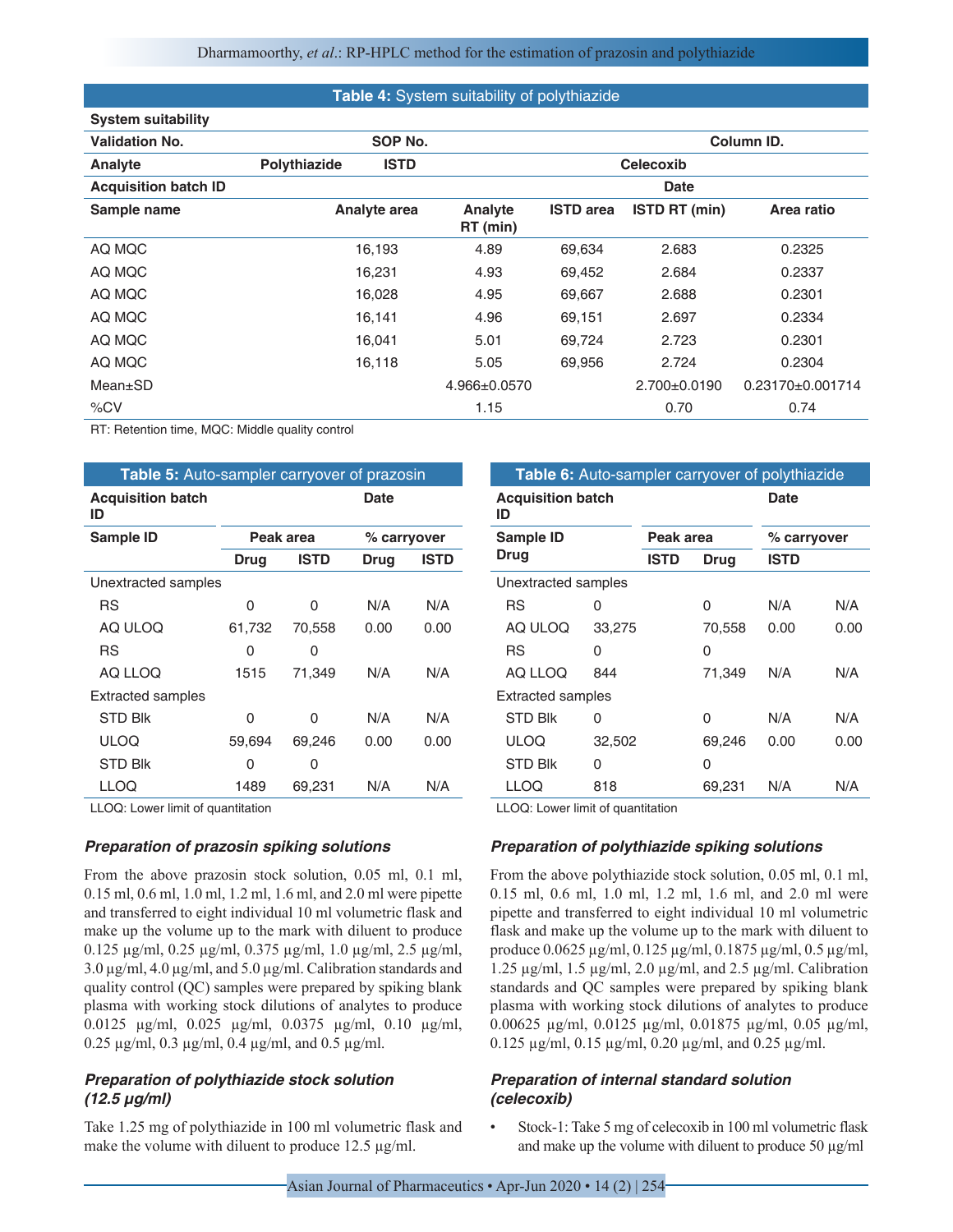| Dharmamoorthy, et al.: RP-HPLC method for the estimation of prazosin and polythiazide |
|---------------------------------------------------------------------------------------|
|---------------------------------------------------------------------------------------|

| Table 7: Matrix factor evaluation of prazosin (absence of matrix factor) |                  |                                     |                     |  |  |
|--------------------------------------------------------------------------|------------------|-------------------------------------|---------------------|--|--|
| <b>Acquisition batch ID</b>                                              |                  | <b>Date</b>                         |                     |  |  |
| S. No.                                                                   | Plasma Lot No.   | <b>HQC</b>                          | <b>LQC</b>          |  |  |
|                                                                          |                  | Nominal concentration (ng/mL)       |                     |  |  |
|                                                                          |                  | 400.000                             | 37.500              |  |  |
|                                                                          |                  | Nominal concentration range (ng/mL) |                     |  |  |
|                                                                          |                  | $(340.000 - 460.000)$               | $(31.875 - 43.125)$ |  |  |
|                                                                          |                  | Calculated concentration (ng/mL)    |                     |  |  |
| $\mathbf{1}$                                                             | LOT1             | 404.00                              | 37.55               |  |  |
|                                                                          |                  | 401.00                              | 37.86               |  |  |
|                                                                          |                  | 398.00                              | 37.87               |  |  |
| $\overline{c}$                                                           | LOT <sub>2</sub> | 402.00                              | 37.86               |  |  |
|                                                                          |                  | 396.00                              | 37.90               |  |  |
|                                                                          |                  | 398.00                              | 37.14               |  |  |
| 3                                                                        | LOT <sub>3</sub> | 403.00                              | 36.91               |  |  |
|                                                                          |                  | 405.00                              | 37.88               |  |  |
|                                                                          |                  | 400.00                              | 37.78               |  |  |
| $\overline{4}$                                                           | LOT4             | 399.00                              | 37.91               |  |  |
|                                                                          |                  | 398.00                              | 36.84               |  |  |
|                                                                          |                  | 405.00                              | 37.98               |  |  |
| 5                                                                        | LOT5             | 399.00                              | 37.86               |  |  |
|                                                                          |                  | 398.00                              | 37.79               |  |  |
|                                                                          |                  | 402.00                              | 37.80               |  |  |
| 6                                                                        | LOT6             | 404.00                              | 37.94               |  |  |
|                                                                          |                  | 401.00                              | 37.00               |  |  |
|                                                                          |                  | 406.00                              | 37.99               |  |  |
| n                                                                        |                  | 18                                  | 18                  |  |  |
| Mean±SD                                                                  |                  | 401.0556±2.97978                    | 37.6589±0.39279     |  |  |
| % CV                                                                     |                  | 0.74                                | 1.04                |  |  |
| % mean accuracy                                                          |                  | 100.26                              | 100.42              |  |  |
| Number of QC failed                                                      |                  | 0                                   | 0                   |  |  |

LQC: Low-quality control, HQC: High-quality control

• Stock-2: From the above solution, take 1 ml of solution into 10 ml volumetric flask and make up the volume with diluent to produce 5 µg/ml solutions.

## *Final concentration*

From the above solution, take 0.5 ml of solution and spiking blank plasma with working stock dilutions of analyte to produce 1 µg/ml Internal standard solution (ISD) concentration.

## **Extraction procedure**

Take 750 µl of plasma and 500 µl of internal standard, 250 µl of prazosin from the spiking solutions of both into a centrifuging tube and add 1 ml of acetonitrile go for cyclomixer for 15 s. Then vertex for 2 min and finally centrifuge for 5 min at 3200

rpm speed. After the centrifugation, collect the sample and filter it directly inject 50 µL into high-performance liquid chromatography (HPLC).

## **Optimized chromatographic conditions**

| Mobile phase        | $: 0.01$ N disodium hydrogen                              |
|---------------------|-----------------------------------------------------------|
|                     | orthophosphate<br>pH<br>$(5.0)$ :<br>acetonitrile (55:45) |
| Flow rate           | $: 1.0$ ml/min                                            |
| Column              | : Agilent C18 (150 mm $\times$ 4.6 mm,                    |
|                     | $5 \mu$ )                                                 |
| Detector wavelength | $: 265$ nm                                                |
| Column temperature  | : $30^{\circ}$ C                                          |
| Injection volume    | : $50 \mu L$                                              |
|                     |                                                           |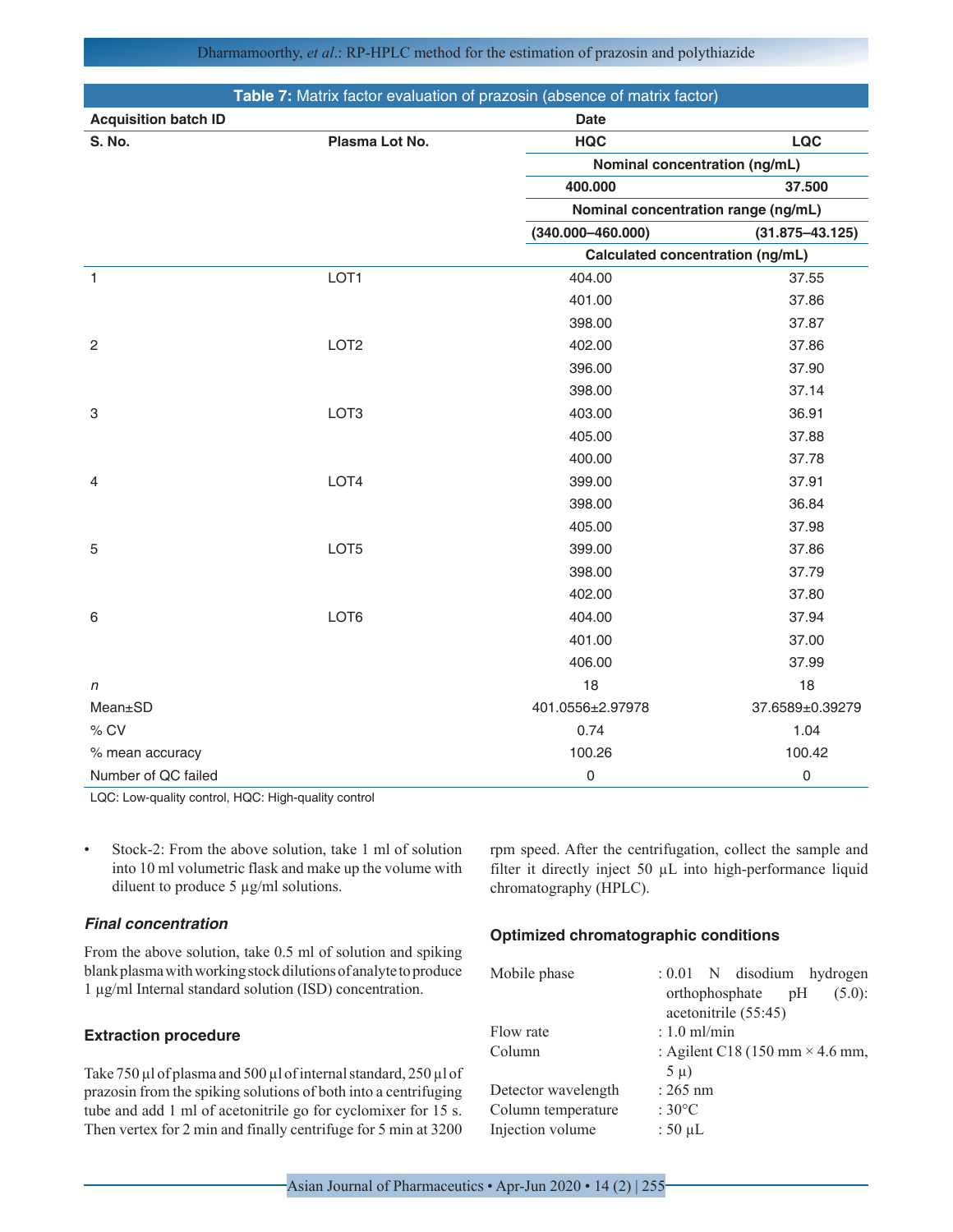| Dharmamoorthy, et al.: RP-HPLC method for the estimation of prazosin and polythiazide |  |  |  |  |  |
|---------------------------------------------------------------------------------------|--|--|--|--|--|
|---------------------------------------------------------------------------------------|--|--|--|--|--|

| <b>Table 8:</b> Matrix factor evaluation of polythiazide (absence of matrix factor) |                  |                                  |                     |  |  |
|-------------------------------------------------------------------------------------|------------------|----------------------------------|---------------------|--|--|
| <b>Acquisition batch ID</b>                                                         |                  | <b>Date</b>                      |                     |  |  |
| S. No.                                                                              | Plasma Lot No.   | <b>HQC</b>                       | <b>LQC</b>          |  |  |
|                                                                                     |                  | Nominal concentration (ng/mL)    |                     |  |  |
|                                                                                     |                  | 200.000                          | 18.750              |  |  |
|                                                                                     |                  | $(170.000 - 230.000)$            | $(15.938 - 21.563)$ |  |  |
|                                                                                     |                  | Calculated concentration (ng/mL) |                     |  |  |
| $\mathbf{1}$                                                                        | LOT1             | 196.463                          | 18.180              |  |  |
|                                                                                     |                  | 199.621                          | 18.201              |  |  |
|                                                                                     |                  | 192.325                          | 18.155              |  |  |
| $\overline{c}$                                                                      | LOT <sub>2</sub> | 201.925                          | 18.766              |  |  |
|                                                                                     |                  | 201.899                          | 17.891              |  |  |
|                                                                                     |                  | 200.946                          | 18.155              |  |  |
| 3                                                                                   | LOT <sub>3</sub> | 199.942                          | 17.974              |  |  |
|                                                                                     |                  | 200.908                          | 18.762              |  |  |
|                                                                                     |                  | 199.889                          | 18.690              |  |  |
| $\overline{4}$                                                                      | LOT4             | 201.906                          | 19.083              |  |  |
|                                                                                     |                  | 200.896                          | 18.858              |  |  |
|                                                                                     |                  | 202.119                          | 18.016              |  |  |
| 5                                                                                   | LOT5             | 200.601                          | 19.002              |  |  |
|                                                                                     |                  | 196.902                          | 19.095              |  |  |
|                                                                                     |                  | 198.914                          | 19.092              |  |  |
| 6                                                                                   | LOT6             | 201.884                          | 18.760              |  |  |
|                                                                                     |                  | 200.954                          | 18.682              |  |  |
|                                                                                     |                  | 200.921                          | 18.488              |  |  |
| n                                                                                   |                  | 18                               | 18                  |  |  |
| Mean±SD                                                                             |                  | 199.9453±2.49617                 | 18.5472±0.41815     |  |  |
| % CV                                                                                |                  | 1.25                             | 2.25                |  |  |
| % mean accuracy                                                                     |                  | 99.97                            | 98.92               |  |  |
| Number of QC failed                                                                 |                  | 0                                | 0                   |  |  |

LQC: Low-quality control, HQC: High-quality control

#### **Method validation**

#### *System suitability*

All the system suitability parameters were within the range and satisfactory as per ICH guidelines. The % CV for system suitability test was in the range of 0.89 for retention time (RT) of prazosin, 1.15 for RT of polythiazide, and 0.74% for the area ratio (analyte area/IS area) of celecoxib.

#### *Auto-sampler carryover test*

The carry over effect due to the auto sampler was investigated by injecting the sequence of un extracted and extracted samples. Results demonstrated that no significant carry over was observed during this experiment

## *Matrix factor evaluation*

Matrix effect is played a key role in the assessment of pharmacokinetic studies. It was expressed as internal

| <b>Table 9:</b> Linearity of prazosin |            |             |            |  |  |  |
|---------------------------------------|------------|-------------|------------|--|--|--|
| Final conc.<br>in $\mu$ g/m           | ISD (area) | Drug (area) | Area ratio |  |  |  |
| 0.0125                                | 69.638     | 1496        | 0.021      |  |  |  |
| 0.025                                 | 69.756     | 2981        | 0.043      |  |  |  |
| 0.0375                                | 69.793     | 4478        | 0.064      |  |  |  |
| 0.1                                   | 69.586     | 11.936      | 0.172      |  |  |  |
| 0.25                                  | 69.547     | 29,828      | 0.429      |  |  |  |
| 0.3                                   | 69.684     | 35,765      | 0.513      |  |  |  |
| 0.4                                   | 69.726     | 47,735      | 0.685      |  |  |  |
| 0.5                                   | 69,675     | 58,672      | 0.842      |  |  |  |

standard normalized matrix factor and it was varied from 0.90 to 0.99 which was close to 1 which indicates that there is no ionization suppression or enhancement in plasma samples.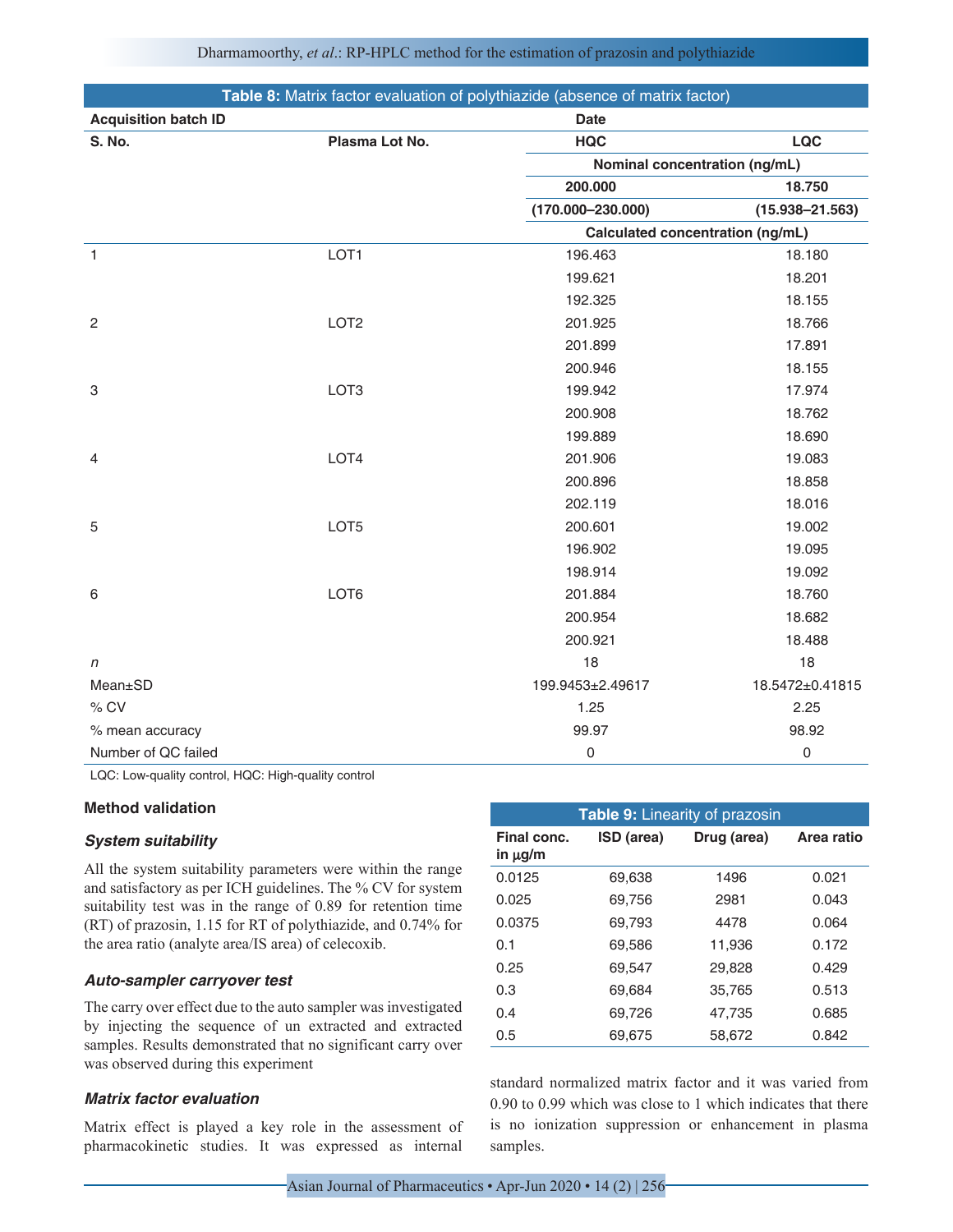#### *QC samples*

The chromatography observed during the course of prazosin and polythiazide which was acceptable and representative chromatograms of standard blank, standard zero (standard blank with internal standard) QC-lower limit of quantitation (LLOQ), QC-L, QC-M1, QC-M2, and QC-H samples.

| <b>Table 10: Linearity of polythiazide</b> |            |             |            |  |  |
|--------------------------------------------|------------|-------------|------------|--|--|
| Final conc.<br>in $\mu$ g/m                | ISD (area) | Drug (area) | Area ratio |  |  |
| 0.00625                                    | 69.638     | 811         | 0.0116     |  |  |
| 0.0125                                     | 69.756     | 1236        | 0.0177     |  |  |
| 0.01875                                    | 69.793     | 2495        | 0.0357     |  |  |
| 0.05                                       | 69,586     | 6586        | 0.0946     |  |  |
| 0.125                                      | 69.547     | 16.438      | 0.2364     |  |  |
| 0.15                                       | 69,684     | 19,478      | 0.2795     |  |  |
| 0.2                                        | 69.726     | 25.234      | 0.3619     |  |  |
| 0.25                                       | 69,675     | 31,679      | 0.4547     |  |  |



**Figure 1:** Chemical structure of prazosin



**Figure 2:** Chemical structure of polythiazide

#### *Selectivity/specificity*

To establish the selectivity of the method, possible interference at the RT of prazosin, polythiazide, and internal standard due to endogenous plasma components was checked during the validation. Selectivity was performed by testing six batches of  $K_2$ EDTA blank plasma and the mass detection of extracted blank plasma gave good selectivity of both drug and internal standard. No interferences were found at the RTs of analytes and internal standard.

#### *Linearity*

Calibration was found to be linear over the concentration range of 0.0125–0.5 µg/ml for prazosin and 0.00625–0.25 µg/ml polythiazide. The coefficient correlation  $(r^2)$  value was found consistently greater than 0.999 in all the cases. This indicates linearity of results and an excellent correlation between peak area ratios for each concentration of analytes.

### *Precision and accuracy*

The intraday and interday accuracy and precision were assessed by analyzing six replicates at five different QC levels such as LLOQ, low QC (LQC), middle QC (MQC), and high QC (HQC). Accuracy and precision method performance were evaluated by determined by six replicate analyses for prazosin at four concentration levels, i.e., 0.0125 µg/ml (LLOQ), 0.0375 µg/ml (LQC), 0.25 µg/ml (MQC), and 0.40 µg/ml (HQC), polythiazide at 0.00625 µg/ml (LLOQ), 0.01875 µg/ml (LQC), 0.125 µg/ml (MQC), and 0.2 µg/ml (HQC), the intraday and interday accuracy of plasma samples were assessed and excellent mean % accuracy was obtained with range varied from 98.16 to 100.42% and 98.75 to 100.41% for intraday and 98.83 to 100.03 and 99.70 to 99.86 for interday, respectively. The precision (%CV) of the analytes and plasma samples were calculated and found to be 0.70–4.34% and 0.39–2.73% for intraday and 0.21–2.83% and 0.22–0.74% for interday, respectively.

#### *Recovery*

Recovery was determined by measuring the peak areas obtained from prepared plasma samples with those



**Figure 3:** Chromatogram of standard zero sample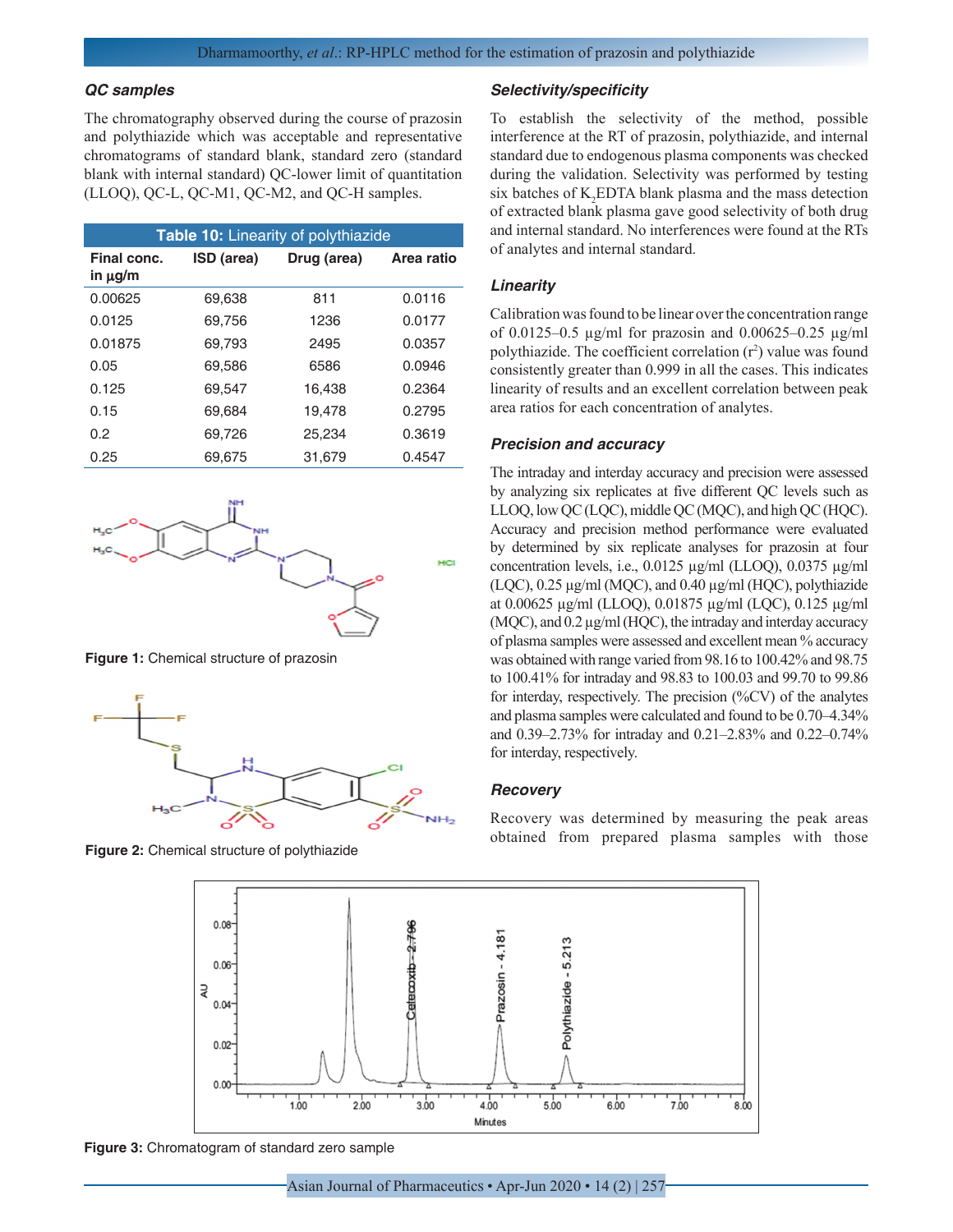

**Figure 4:** Chromatogram of quality control-lower limit of quantitation sample polythiazide and prazosin



Figure 5: Chromatogram of quality control-low-quality control sample prazosin and polythiazide



Figure 6: Chromatogram of quality control-middle quality control sample prazosin and polythiazide

extracted blank plasma spiked with standards containing the same area with known amount of prazosin and polythiazide. The overall % mean recovery for prazosin and polythiazide was found to be 98.16% and 98.23%. The overall % mean recovery for celecoxib was found to be 98.11%.

#### *Long-term stock solution stability for polythiazide*

In bench-top stability, six replicates of LQC and HQC samples (0.01875 and 0.2 µg/ml) were analyzed for 9 h at room temperature on the laboratory bench. The % mean stability was calculated and found to 99.95% for LQC and 99.87% for HQC, respectively.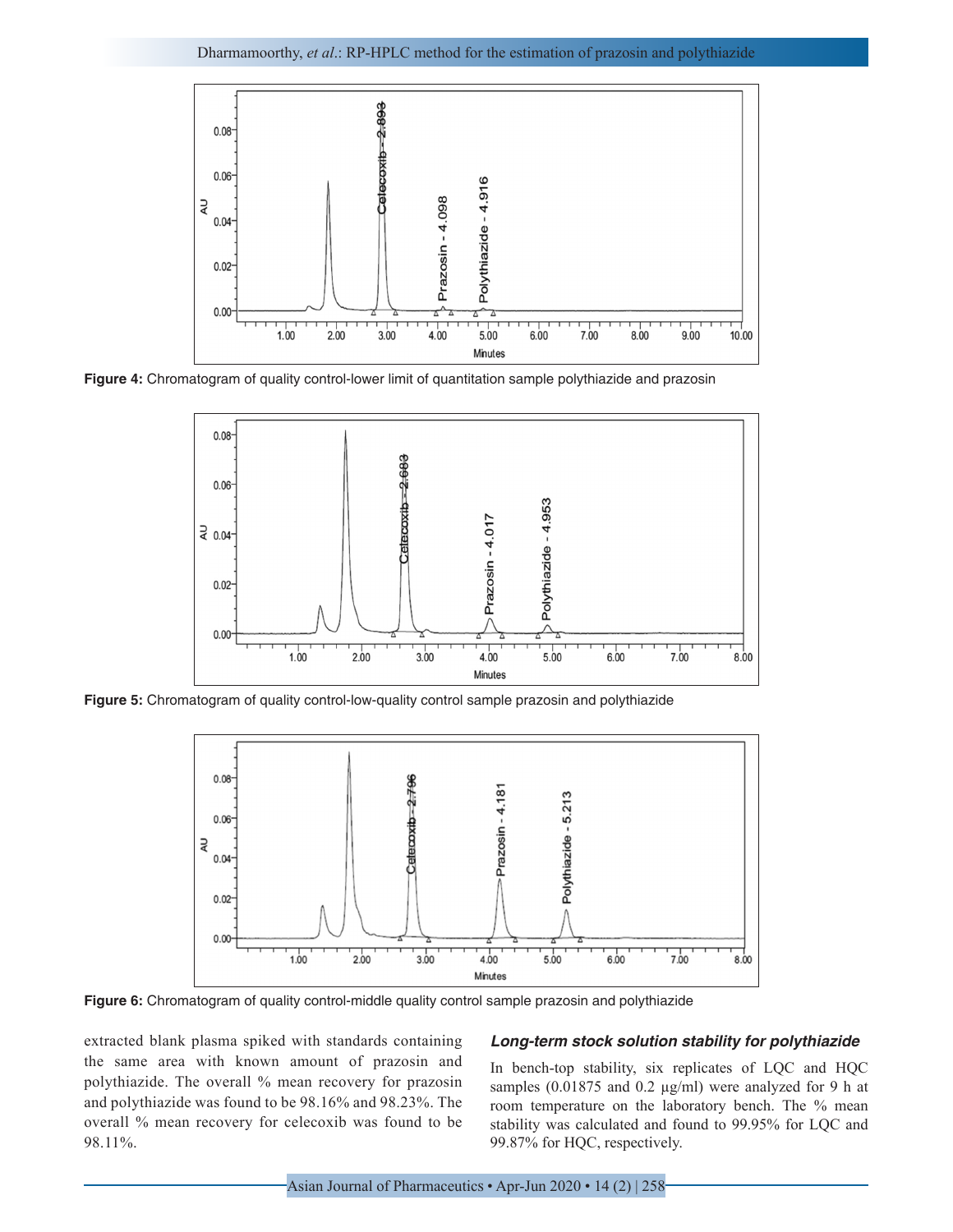

**Figure 7:** Chromatogram of quality control-high-quality control sample prazosin and polythiazide



**Figure 8:** Chromatogram of ULOQ sample prazosin and polythiazide



**Figure 9:** Chromatogram of prazosin and polythiazide



**Figure 10:** Calibration curve of prazosin **Figure 11:** Calibration curve of polythiazide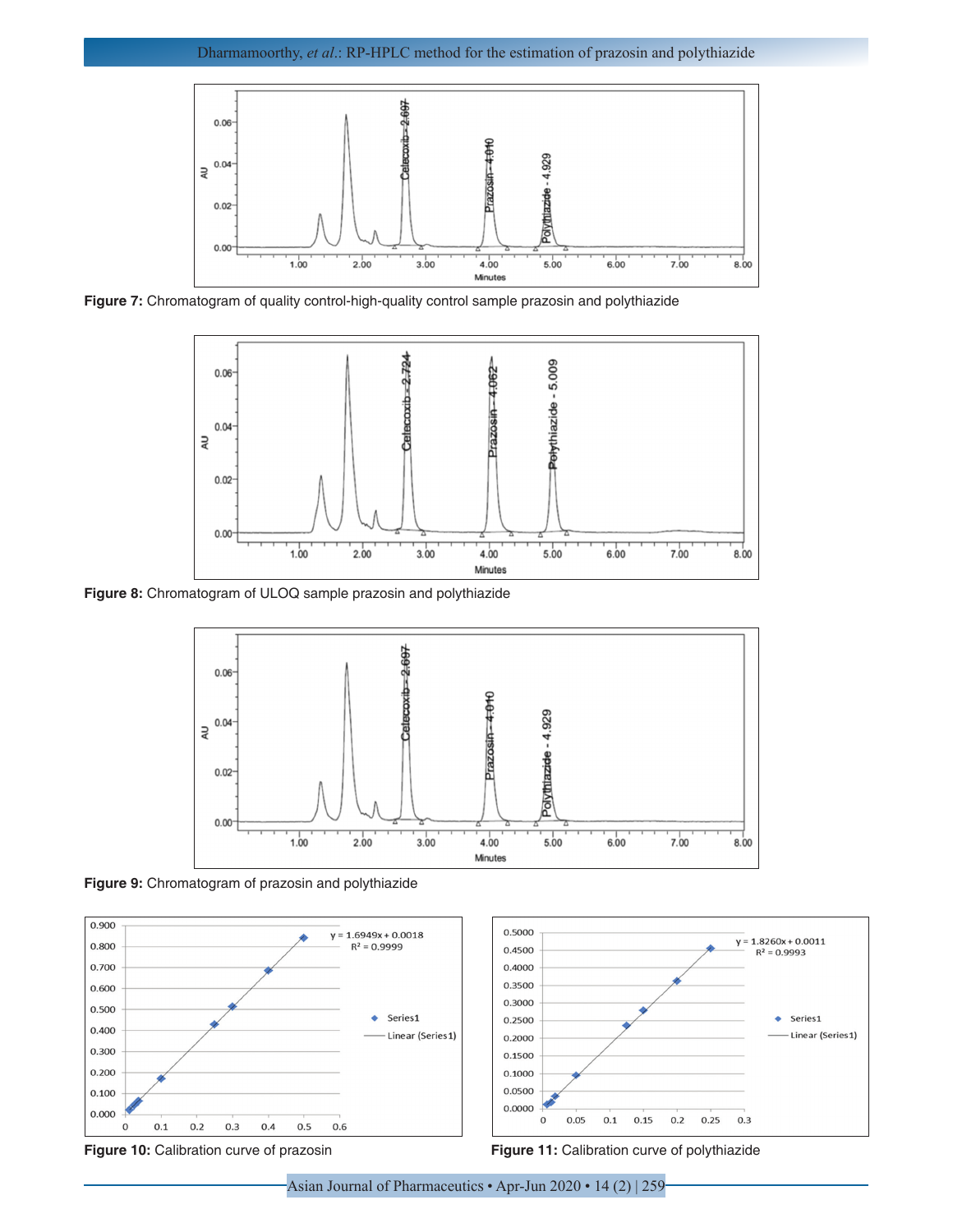|                                      |             |                       | Table 11: Precision and accuracy results for prazosin |                               |                     |
|--------------------------------------|-------------|-----------------------|-------------------------------------------------------|-------------------------------|---------------------|
| <b>Acquisition batch ID</b>          | <b>Date</b> | <b>HQC</b>            | MQC1                                                  | LQC                           | <b>LLOQ QC</b>      |
|                                      |             |                       |                                                       | Nominal concentration (ng/mL) |                     |
|                                      |             | 400.000               | 250.000                                               | 37.500                        | 12.500              |
|                                      |             |                       | Nominal concentration range (ng/mL)                   |                               |                     |
|                                      |             | $(340.000 - 460.000)$ | $(212.500 - 287.500)$                                 | $(31.875 - 43.125)$           | $(10.000 - 15.000)$ |
|                                      |             |                       | Back calculated concentration (ng/mL)                 |                               |                     |
|                                      |             | 399                   | 250.900                                               | 37.920                        | 12.289              |
|                                      |             | 400                   | 246.300                                               | 37.926                        | 11.268              |
|                                      |             | 400                   | 251.500                                               | 38.900                        | 12.330              |
|                                      |             | 400                   | 252.100                                               | 36.850                        | 12.324              |
|                                      |             | 400                   | 248.800                                               | 37.880                        | 12.288              |
|                                      |             | 402                   | 250.900                                               | 37.840                        | 12.313              |
| n                                    |             | 6                     | 6                                                     | 6                             | 6                   |
| Mean±SD                              |             | 400.0167±0.88412      | 250.0833±2.16187                                      | 37.8860±0.64906               | 12.1353±0.42526     |
| % CV                                 |             | 0.22                  | 0.86                                                  | 1.71                          | 3.50                |
| % mean accuracy                      |             | 100.00                | 100.03                                                | 101.03                        | 97.08               |
|                                      |             | 400                   | 250.800                                               | 37.900                        | 12.330              |
|                                      |             | 401                   | 250.100                                               | 37.910                        | 12.280              |
|                                      |             | 400                   | 244.010                                               | 37.920                        | 11.322              |
|                                      |             | 389                   | 252.300                                               | 38.860                        | 12.295              |
|                                      |             | 400                   | 252.700                                               | 36.880                        | 12.310              |
|                                      |             | 399                   | 253.600                                               | 36.630                        | 11.268              |
| n                                    |             | 6                     | 6                                                     | 6                             | 6                   |
| Mean±SD                              |             | 397.9167±4.65507      | 250.5850±3.46459                                      | 37.6833±0.81163               | 11.9675±0.52146     |
| % CV                                 |             | 1.17                  | 1.38                                                  | 2.15                          | 4.36                |
| % mean accuracy                      |             | 99.48                 | 100.23                                                | 100.49                        | 95.74               |
|                                      |             | 400                   | 256.100                                               | 37.880                        | 12.908              |
|                                      |             | 402                   | 250.500                                               | 36.940                        | 12.920              |
|                                      |             | 400                   | 250.300                                               | 37.860                        | 12.990              |
|                                      |             | 399                   | 250.800                                               | 36.880                        | 11.980              |
|                                      |             | 399                   | 250.600                                               | 37.910                        | 12.810              |
|                                      |             | 399                   | 250.900                                               | 36.930                        | 12.699              |
| n                                    |             | 6                     | 6                                                     | 6                             | 6                   |
| Mean±SD                              |             | 399.7867±1.02033      | 251.5333±2.24737                                      | 37.4000±0.53009               | 12.7178±0.37533     |
| % CV                                 |             | 0.26                  | 0.89                                                  | 1.42                          | 2.95                |
| % mean accuracy                      |             | 99.95                 | 100.61                                                | 99.73                         | 101.74              |
| Between batch precision and accuracy |             |                       |                                                       |                               |                     |
| n                                    |             | 18                    | 18                                                    | 18                            | 18                  |
| Mean±SD                              |             | 399.2400±2.80107      | 250.7339±2.60255                                      | 37.6564±0.66511               | 12.2736±0.53298     |
| % CV                                 |             | 0.70                  | 1.04                                                  | 1.77                          | 4.34                |
| % mean accuracy                      |             | 99.81                 | 100.29                                                | 100.42                        | 98.19               |

#### Dharmamoorthy, *et al*.: RP-HPLC method for the estimation of prazosin and polythiazide

LLOQ: Lower limit of quantitation, LQC: Low-quality control, MQC: Middle quality control, HQC: High-quality control

## **Matrix samples stability at −28 ± 5°C for 37 days and −80 ± 5°C**

Long-term stock solution stability for the prazosin was determined at a concentration of LQC-HQC level after a storage period of 37 days at −28°C and −80°C in refrigerator. The % mean stability of the prazosin was found to be 100.87% and 99.96% at 28 ± 5°C and 100.72% and 99.81% at  $80 \pm 5^{\circ}$ C, respectively.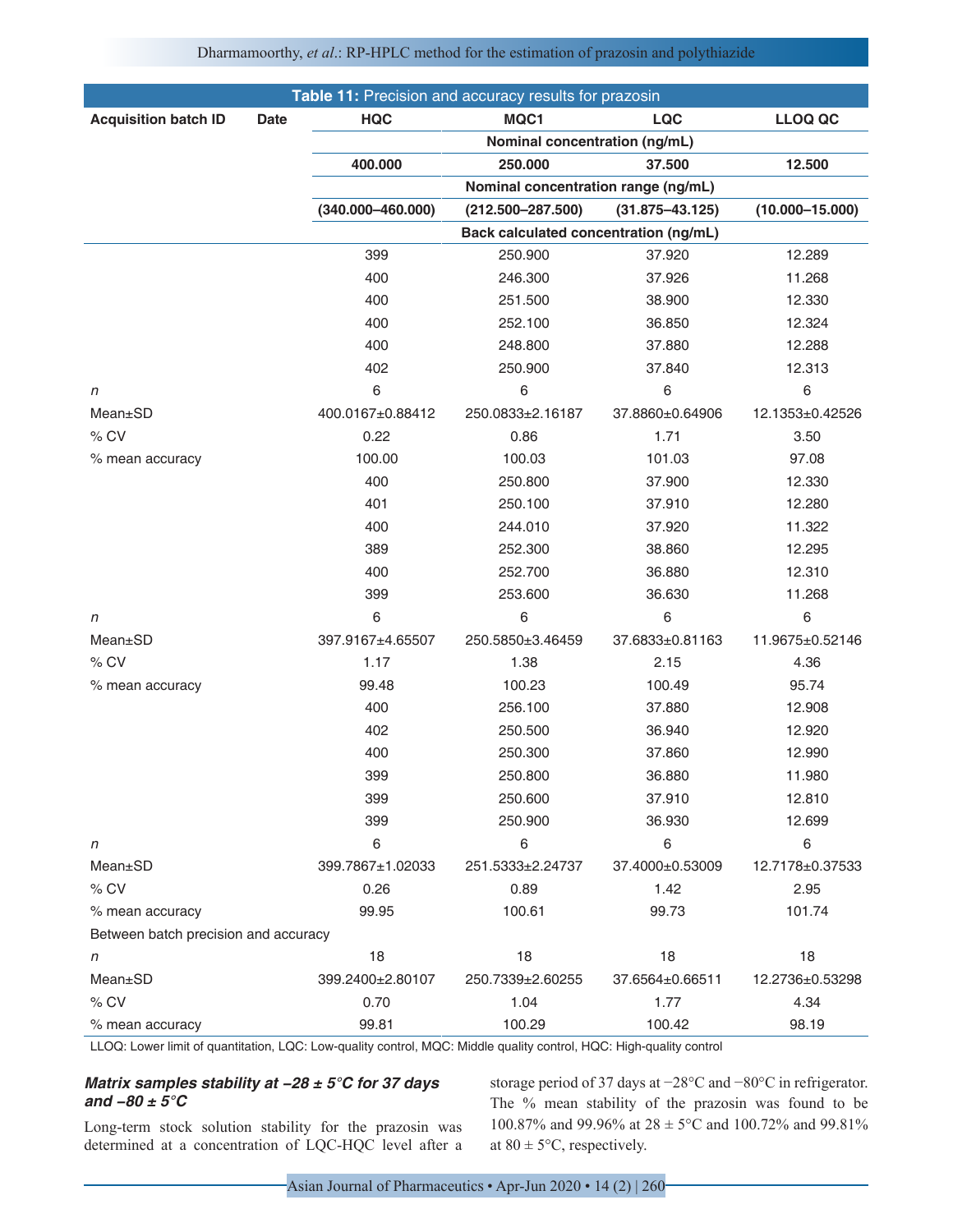Long-term stock solution stability for the polythiazide was determined at a concentration of LQC-HQC level after a storage period of 37 days at −28°C and −80°C in refrigerator.

The % mean stability of the polythiazide was found to be 100.41% and 100.01% at 28 ± 5°C and 100.11% and 99.98 at  $80 \pm 5^{\circ}$ C, respectively.

| Table 12: Precision and accuracy results for polythiazide |                                       |                       |                     |                      |  |  |
|-----------------------------------------------------------|---------------------------------------|-----------------------|---------------------|----------------------|--|--|
| <b>Acquisition batch</b><br><b>Date</b>                   | <b>HQC</b>                            | MQC1                  | LQC                 | <b>LLOQ QC</b>       |  |  |
| ID                                                        | Nominal concentration (ng/mL)         |                       |                     |                      |  |  |
|                                                           | 200.000                               | 125.000               | 18.750              | 6.250                |  |  |
|                                                           | Nominal concentration range (ng/mL)   |                       |                     |                      |  |  |
|                                                           | $(170.000 - 230.000)$                 | $(106.250 - 143.750)$ | $(15.938 - 21.563)$ | $(5.000 - 7.500)$    |  |  |
|                                                           | Back calculated concentration (ng/mL) |                       |                     |                      |  |  |
|                                                           | 199.89                                | 125.18                | 18.678              | 6.156                |  |  |
|                                                           | 200.15                                | 125.00                | 18.462              | 6.258                |  |  |
|                                                           | 199.91                                | 126.02                | 18.592              | 6.359                |  |  |
|                                                           | 198.93                                | 125.09                | 18.188              | 6.062                |  |  |
|                                                           | 200.91                                | 126.03                | 18.276              | 6.260                |  |  |
|                                                           | 201.82                                | 125.02                | 18.568              | 6.161                |  |  |
| n                                                         | 6                                     | 6                     | $\,6$               | 6                    |  |  |
| Mean±SD                                                   | 200.2677±0.99104                      | 125.3880±0.49407      | 18.4607±0.19207     | 6.2093±0.10414       |  |  |
| % CV                                                      | 0.49                                  | 0.39                  | 1.04                | 1.68                 |  |  |
| % mean accuracy                                           | 100.13                                | 100.31                | 98.46               | 99.35                |  |  |
|                                                           | 201.89                                | 125.20                | 18.501              | 6.260                |  |  |
|                                                           | 200.88                                | 126.19                | 18.663              | 6.259                |  |  |
|                                                           | 200.92                                | 125.18                | 17.920              | 6.574                |  |  |
|                                                           | 198.88                                | 125.22                | 18.884              | 6.294                |  |  |
|                                                           | 196.90                                | 126.16                | 18.669              | 6.262                |  |  |
|                                                           | 200.94                                | 125.21                | 18.774              | 6.161                |  |  |
| n                                                         | 6                                     | 6                     | 6                   | $\,6$                |  |  |
| Mean±SD                                                   | 200.0697±1.83772                      | 125.5250±0.49984      | 18.5685±0.34232     | 6.3016±0.14092       |  |  |
| % CV                                                      | 0.92                                  | 0.40                  | 1.84                | 2.24                 |  |  |
| % mean accuracy                                           | 100.03                                | 100.42                | 99.03               | 100.83               |  |  |
|                                                           | 198.96                                | 125.09                | 18.466              | 6.589                |  |  |
|                                                           | 200.95                                | 125.17                | 18.592              | 6.157                |  |  |
|                                                           | 201.62                                | 125.24                | 18.688              | 6.055                |  |  |
|                                                           | 201.24                                | 126.20                | 18.476              | 6.205                |  |  |
|                                                           | 201.32                                | 125.22                | 18.494              | 6.659                |  |  |
|                                                           | 200.59                                | 126.24                | 18.389              | 6.225                |  |  |
| n                                                         | 6                                     | 6                     | 6                   | 6                    |  |  |
| Mean±SD                                                   | 200.7770±0.95631                      | 125.5282±0.53988      | 18.5175±0.10589     | 6.3151±0.24732       |  |  |
| % CV                                                      | 0.48                                  | 0.43                  | 0.57                | 3.92                 |  |  |
| % mean accuracy                                           | 100.39                                | 100.42                | 98.76               | 101.04               |  |  |
| Between batch precision and accuracy                      |                                       |                       |                     |                      |  |  |
| n                                                         | 18                                    | 18                    | 18                  | 18                   |  |  |
| Mean±SD                                                   | 200.3714±1.28263                      | 125.4804±0.48531      | 18.5156±0.22509     | $6.2753 \pm 0.17135$ |  |  |
| % CV                                                      | 0.64                                  | 0.39                  | 1.22                | 2.73                 |  |  |
| % mean accuracy                                           | 100.19                                | 100.38                | 98.75               | 100.41               |  |  |

LLOQ: Lower limit of quantitation, LQC: Low-quality control, MQC: Middle quality control, HQC: High-quality control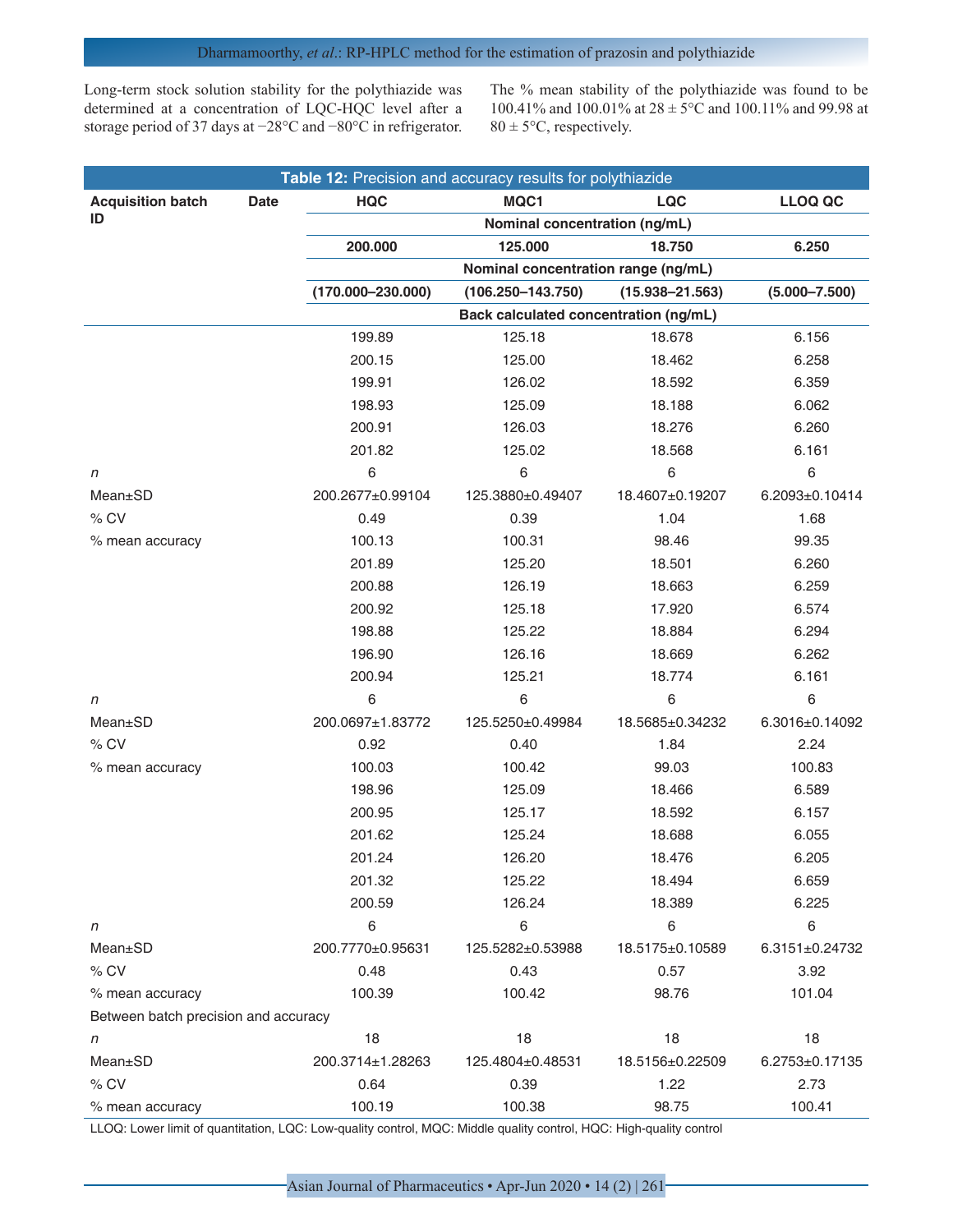## **RESULTS AND DISCUSSION**

The method has been developed after performing several trails. In each trail, different columns, mobile phase, and flow rates were selected. The suitable wavelength for quantization was determined in  $K<sub>2</sub>$  EDTA human plasma and fixed chromatographic conditions, and the developed method is validated as per ICH guidelines; validated results are listed in Tables 3-15 and representative chromatograms present in Figures 1-11.

All the system suitability parameters were within the range and satisfactory as per ICH guidelines.

| Table 13: Recovery of prazosin |                                |                              |                                |                              |                                |                              |  |
|--------------------------------|--------------------------------|------------------------------|--------------------------------|------------------------------|--------------------------------|------------------------------|--|
| <b>Acquisition batch ID</b>    |                                |                              |                                |                              |                                |                              |  |
| <b>Replicate No.</b>           |                                | <b>HQC</b>                   |                                | MQC1                         |                                | <b>LQC</b>                   |  |
|                                | <b>Unextracted</b><br>response | <b>Extracted</b><br>response | <b>Unextracted</b><br>response | <b>Extracted</b><br>response | <b>Unextracted</b><br>response | <b>Extracted</b><br>response |  |
| 1                              | 60,570                         | 59,132                       | 30,526                         | 29,564                       | 4530                           | 4462                         |  |
| 2                              | 60,294                         | 59,512                       | 30,243                         | 29,498                       | 4509                           | 4464                         |  |
| 3                              | 60,552                         | 59,607                       | 30,105                         | 29,543                       | 4486                           | 4478                         |  |
| 4                              | 60,203                         | 59,226                       | 30,714                         | 29,627                       | 4529                           | 4488                         |  |
| 5                              | 60,156                         | 59,707                       | 30,369                         | 29,528                       | 4523                           | 4446                         |  |
| 6                              | 60,437                         | 59,276                       | 30,450                         | 29,454                       | 4509                           | 4454                         |  |
| $\sqrt{n}$                     | 6                              | 6                            | 6                              | 6                            | 6                              | 6                            |  |
| Mean±SD                        | 60,369±177.24                  | 59,410±230.88                | 30,401±214.29                  | 29,536±58.90                 | 4514±16.71                     | 4465±15.42                   |  |
| $%$ CV                         | 0.29                           | 0.39                         | 0.70                           | 0.20                         | 0.37                           | 0.35                         |  |
| % mean recovery                | 98.41                          |                              | 97.15                          |                              | 98.91                          |                              |  |
| Overall % mean<br>recovery     |                                |                              | 98.160                         |                              |                                |                              |  |
| Overall SD                     | 0.9074                         |                              |                                |                              |                                |                              |  |
| Overall % CV                   |                                |                              | 0.92                           |                              |                                |                              |  |

LQC: Low-quality control, MQC: Middle quality control, HQC: High-quality control

## **Table 14:** Recovery of polythiazide

| <b>Acquisition batch ID</b> |                                |                                                  |                                |                              |                                |                              |  |
|-----------------------------|--------------------------------|--------------------------------------------------|--------------------------------|------------------------------|--------------------------------|------------------------------|--|
| <b>Replicate No.</b>        | <b>HQC</b>                     |                                                  |                                | MQC1                         |                                | <b>LQC</b>                   |  |
|                             | <b>Unextracted</b><br>response | <b>Extracted</b><br>response                     | <b>Unextracted</b><br>response | <b>Extracted</b><br>response | <b>Unextracted</b><br>response | <b>Extracted</b><br>response |  |
| 1                           | 33,087                         | 32,484                                           | 16,831                         | 16,254                       | 2518                           | 2429                         |  |
| $\overline{c}$              | 33,032                         | 32,411                                           | 16,845                         | 16,370                       | 2520                           | 2473                         |  |
| 3                           | 33,008                         | 32,511                                           | 16,774                         | 16,228                       | 2527                           | 2433                         |  |
| 4                           | 33,731                         | 32,335                                           | 16,966                         | 16,235                       | 2536                           | 2453                         |  |
| 5                           | 33,053                         | 32,314                                           | 16,871                         | 16,324                       | 2542                           | 2464                         |  |
| 6                           | 33,182                         | 32,407                                           | 16,813                         | 16,290                       | 2520                           | 2424                         |  |
| $\eta$                      | 6                              | 6                                                | 6                              | 6                            | 6                              | 6                            |  |
| $Mean \pm SD$               | 33,182±275.62                  | 32,410±78.14                                     | 16,850±65.46                   | 16,284±55.62                 | $2527 + 9.85$                  | 2446±20.22                   |  |
| $%$ CV                      | 0.83                           | 0.24                                             | 0.39                           | 0.34                         | 0.39                           | 0.83                         |  |
| % mean recovery             | 97.67                          |                                                  | 96.64                          |                              | 96.79                          |                              |  |
| Overall % mean<br>recovery  |                                |                                                  | 97.033                         |                              |                                |                              |  |
| Overall SD                  |                                |                                                  | 0.5598                         |                              |                                |                              |  |
| Overall % CV                |                                |                                                  | 0.58                           |                              |                                |                              |  |
|                             | $\cdots$                       | $\sim$ $\sim$ $\sim$ $\sim$ $\sim$ $\sim$ $\sim$ |                                |                              |                                |                              |  |

LQC: Low-quality control, MQC: Middle quality control, HQC: High-quality control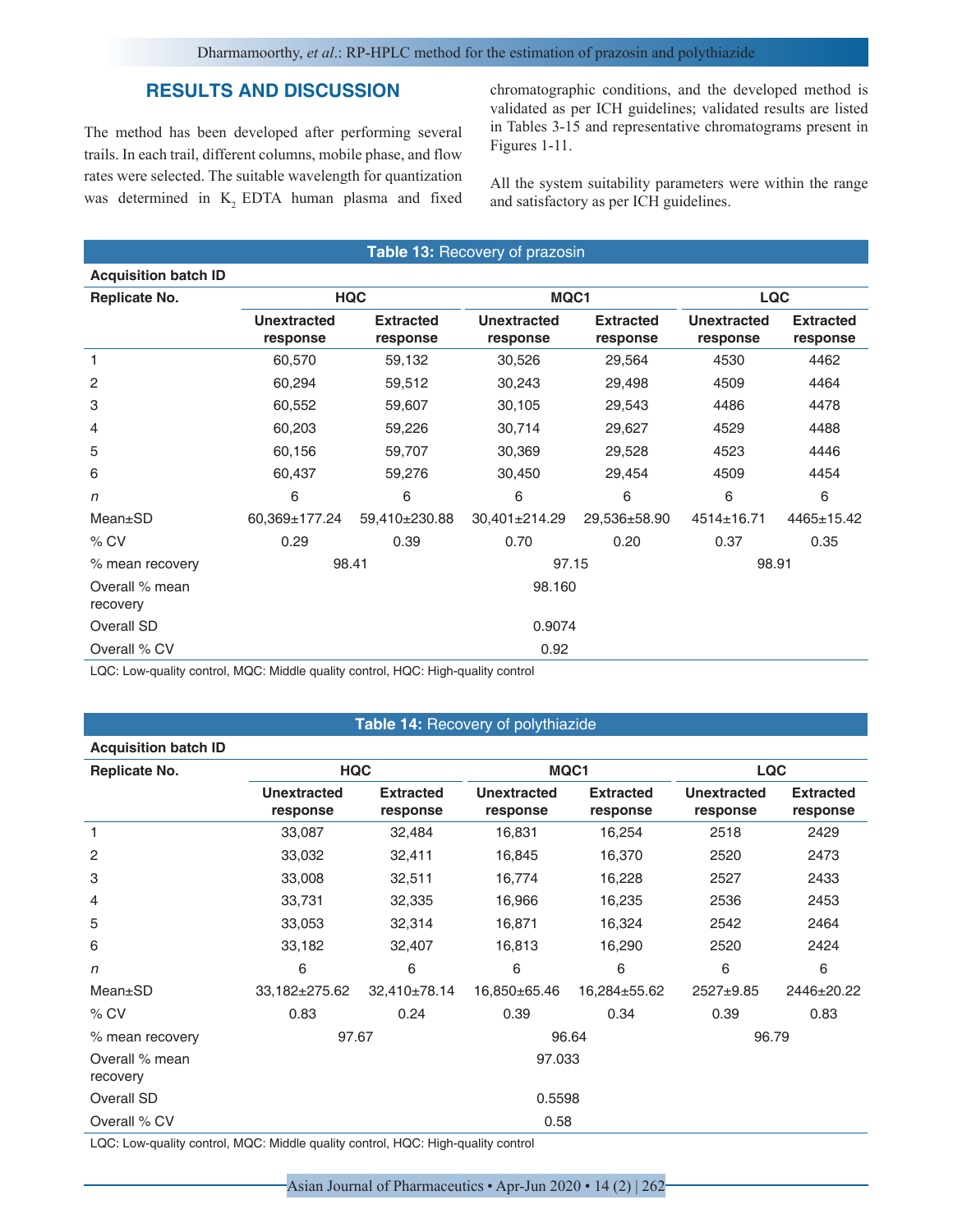| Table 15: Recovery - internal standard (celecoxib) |                           |                                |  |  |  |
|----------------------------------------------------|---------------------------|--------------------------------|--|--|--|
| <b>Acquisition</b><br>batch ID                     | Date                      |                                |  |  |  |
| S. No.                                             | Unextracted<br>area ratio | <b>Extracted area</b><br>ratio |  |  |  |
| 1                                                  | 70,491                    | 69,335                         |  |  |  |
| 2                                                  | 70,130                    | 69,594                         |  |  |  |
| 3                                                  | 70,493                    | 69,555                         |  |  |  |
| 4                                                  | 70,561                    | 69,218                         |  |  |  |
| 5                                                  | 70,498                    | 69,002                         |  |  |  |
| 6                                                  | 70,558                    | 68,913                         |  |  |  |
| n                                                  | 6                         | 6                              |  |  |  |
| Mean±SD                                            | 70,455.2±162.52           | 69,269.5±280.14                |  |  |  |
| $\%$ CV                                            | 0.23<br>0.40              |                                |  |  |  |
| % mean recovery                                    | 98.32                     |                                |  |  |  |

The % CV for system suitability test was in the range of 0.89 for RT of prazosin , 1.15 for RT of polythiazide, and 0.74% for the area ratio (analyte area/IS area) of celecoxib.

Due to the auto-sampler was investigated by injecting a sequence of un-extracted and extracted samples. Results demonstrated that no significant carryover was observed during this experiment.

Matrix effect is played a key role in the assessment of pharmacokinetic studies. It was expressed as internal standard normalized matrix factor and it was varied from 0.90 to 0.99 which was close to 1 which indicates that there is no ionization suppression or enhancement in plasma samples.

## **QC samples**

The chromatography observed during the course of prazosin and polythiazide which was acceptable and representative chromatograms of standard blank, standard zero (standard blank with internal standard) QC-LLOQ, QC-L, QC-M1, QC-M2, and QC-H samples sample are shown in Figures 3-9, respectively.

This indicates linearity of results and an excellent correlation between peak area ratios for each concentration of analytes.

The intraday and interday accuracy and precision of plasma samples were assessed and excellent mean % accuracy was obtained with range varied from 98.16 to 100.42% and 98.75 to 100.41% for intraday and 98.83 to 100.03 and 99.70 to 99.86 for interday, respectively. The precision (%CV) of the analytes and plasma samples was calculated and found to be 0.70–4.34% and 0.39–2.73% for intraday and 0.21–2.83% and 0.22–0.74% for interday, respectively. The results are summarized in Tables 11 and 12.

The overall % mean recovery for prazosin and polythiazide was found to be 98.16% and 98.23%.

The overall % mean recovery for celecoxib was found to be 98.11%.

## **CONCLUSION**

Based on the results obtained in this study, it is concluded that the present validated method can be successfully applied for the estimation of prazosin and polythiazide in human plasma over the concentration range of 12.5–500 ng/m of prazosin and 6.25–250 ng/ml of polythiazide. The method for the determination of prazosin and polythiazide in human plasma using HPLC detection met the acceptance criteria with respect to selectivity, precision, accuracy, linearity, and recovery.

## **REFERENCES**

- 1. Piascik MT, Perez DM. Alpha1-adrenergic receptors: New insights and directions. J Pharmacol Exp Ther 2001;298:403-10.
- 2. Madden CJ, Tupone D, Cano G, Morrison SF. α2 adrenergic receptor-mediated inhibition of thermogenesis. J Neurosci 2013;33:2017-28.
- 3. Giovannitti JA, Thoms SM, Crawford JJ. Alpha-2 adrenergic receptor agonists: A review of current clinical applications. Anesth Prog 2015;62:31-9.
- 4. Roush GC, Abdelfattah R, Song S, Ernst ME, Sica DA, Kostis JB. Hydrochlorothiazide vs chlorthalidone, indapamide, and potassium-sparing/hydrochlorothiazide diuretics for reducing left ventricular hypertrophy: A systematic review and meta-analysis. J Clin Hypertens (Greenwich) 2018;20:1507-15.
- 5. Eswarudu MM, Rao AL, Vijay E. Bioanalytical method development and validation for simultaneous determination of prazosin and polythiazide drugs in spiked human plasma by RP-HPLC. Int J Pharm Chem Biol Sci 2019;9:61-70.
- 6. Dokladalova J, Coco SJ, Lemke PR, Quercia GT, Korst JJ. Determination of polythiazide and prazosin in human plasma by high-performance liquid chromatography. J Chromatogr B Biomed Sci Appl 1981;224:33-41.
- 7. Sultana N, Arayne MS, Shah SN. Liquid chromatographic analysis of prazosin in API, dosage form and serum: Application to drug-metal interaction studies. J Chromatogr Sep Tech 2013;4:197.
- 8. Pawar VT, Pawar SV, More HN, Kulkarni AS, Gaikwad DT. RP-HPLC method for simultaneous estimation of cilnidipine and chlorthalidone. Res J Pharm Technol 2017;10:3990-6.
- 9. Sonawane LV, Poul BN, Usnale SV, Waghmare PV, Surwase LH. Bioanalytical method validation and its pharmaceutical application-a review. Pharm Anal Acta